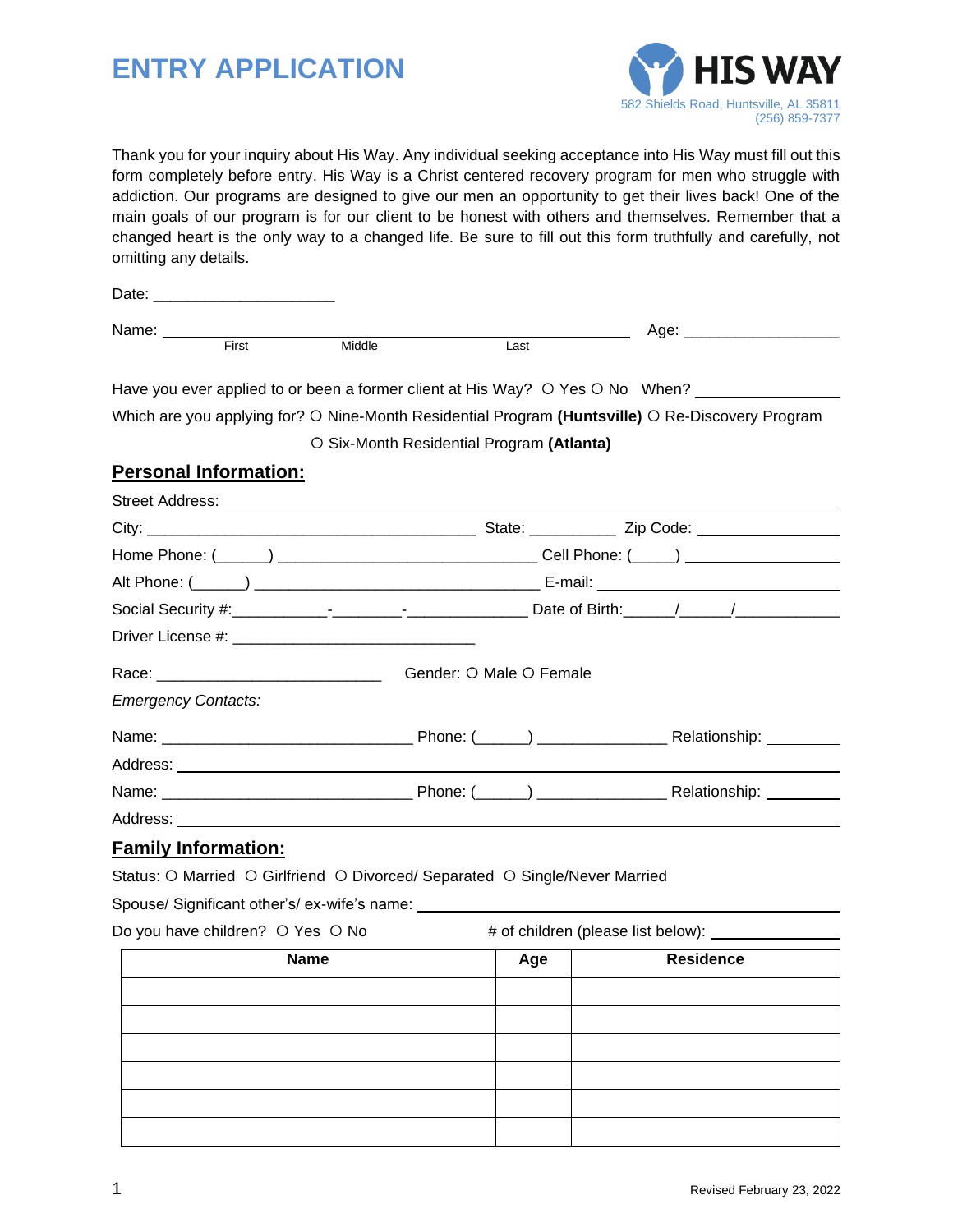| Street Address: <u>New York Street Address:</u> |                                                   |
|-------------------------------------------------|---------------------------------------------------|
|                                                 |                                                   |
|                                                 |                                                   |
|                                                 |                                                   |
|                                                 |                                                   |
|                                                 |                                                   |
|                                                 |                                                   |
|                                                 | State: ________________ Zip Code: _______________ |
|                                                 |                                                   |
|                                                 |                                                   |

#### **Substance Abuse Information:**

(This information is confidential and will not affect your application)

Please list in order of preference all drugs used.

| <b>Drug</b> | Age at first use | Date of last use |
|-------------|------------------|------------------|
|             |                  |                  |
|             |                  |                  |
|             |                  |                  |
|             |                  |                  |
|             |                  |                  |

| Have you ever been in a recovery program?                      |  | O Yes O No |  |
|----------------------------------------------------------------|--|------------|--|
|                                                                |  |            |  |
|                                                                |  |            |  |
|                                                                |  |            |  |
|                                                                |  |            |  |
|                                                                |  |            |  |
|                                                                |  |            |  |
|                                                                |  |            |  |
|                                                                |  |            |  |
|                                                                |  |            |  |
| Do you consider yourself an alcoholic/ addict?                 |  | O Yes O No |  |
| Are you willing to commit to the His Way program on our terms? |  | O Yes O No |  |
| Are you currently attending AA/ NA/ CR meetings?               |  | O Yes O No |  |
| What is currently happening in your life? (Describe)           |  |            |  |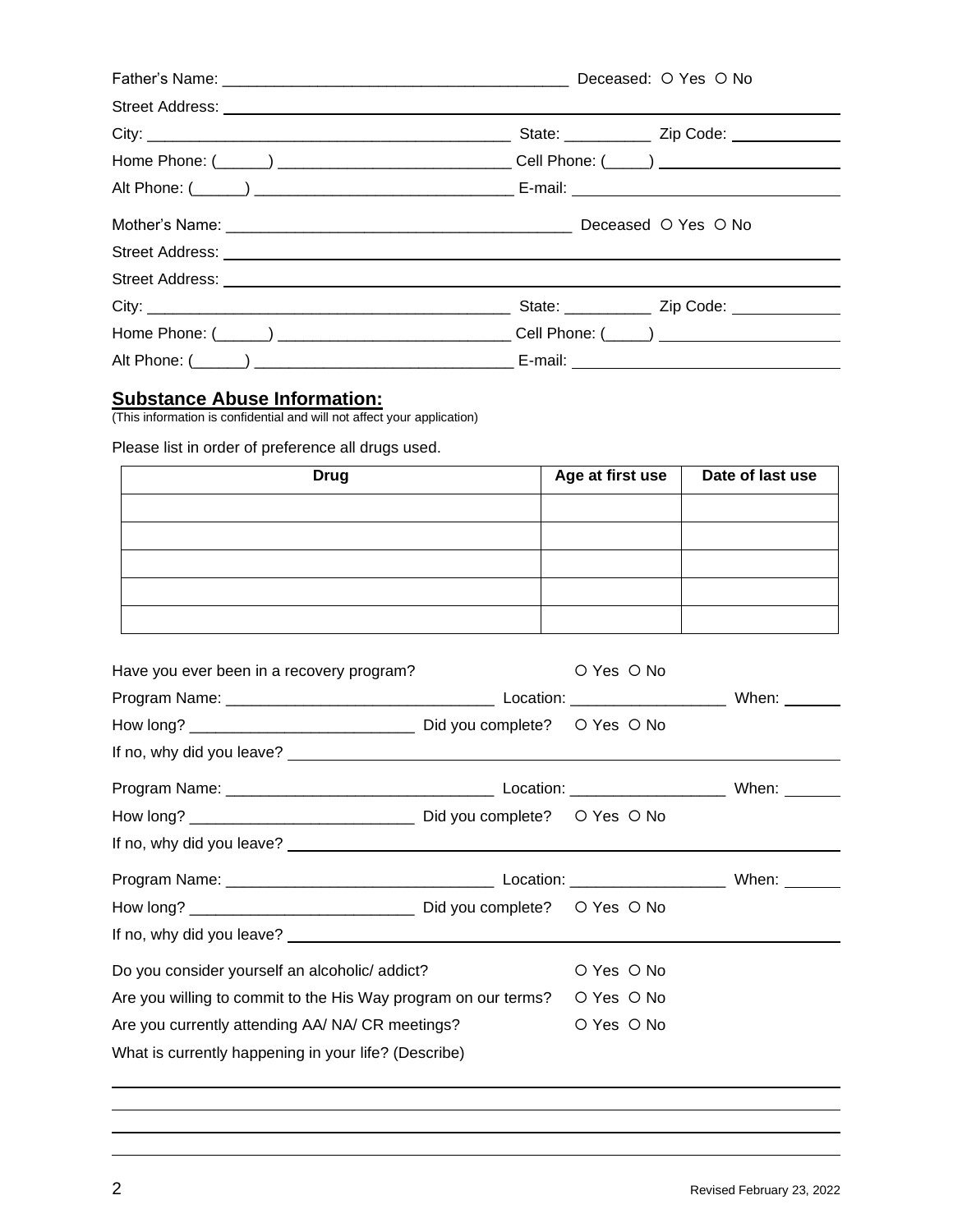Describe your using history. When did you start? Describe the development of use and major events that contributed to use.

## **Legal Information:**

| Do you have an attorney                                                                                                                                                       | O Yes O No |
|-------------------------------------------------------------------------------------------------------------------------------------------------------------------------------|------------|
|                                                                                                                                                                               |            |
|                                                                                                                                                                               |            |
| Are you on probation/ drug court/ community corrections? $\bigcirc$ Yes $\bigcirc$ No                                                                                         |            |
|                                                                                                                                                                               |            |
| <u> 1989 - Andrea Santa Andrea Andrea Andrea Andrea Andrea Andrea Andrea Andrea Andrea Andrea Andrea Andrea Andr</u><br>Are you court-ordered to complete a recovery program? | O Yes O No |
| Have you ever been charged or convicted of a sexual offense? $\bigcirc$ Yes $\bigcirc$ No                                                                                     |            |
| Have you ever been charged of a convicted of a violent crime?                                                                                                                 | O Yes O No |
|                                                                                                                                                                               |            |

## List all prior convictions and/ or pending charges:

| Charge | <b>Date</b> | <b>County</b> | <b>State</b> | <b>Disposition/ Status of case</b> |
|--------|-------------|---------------|--------------|------------------------------------|
|        |             |               |              |                                    |
|        |             |               |              |                                    |
|        |             |               |              |                                    |
|        |             |               |              |                                    |
|        |             |               |              |                                    |
|        |             |               |              |                                    |
|        |             |               |              |                                    |
|        |             |               |              |                                    |
|        |             |               |              |                                    |
|        |             |               |              |                                    |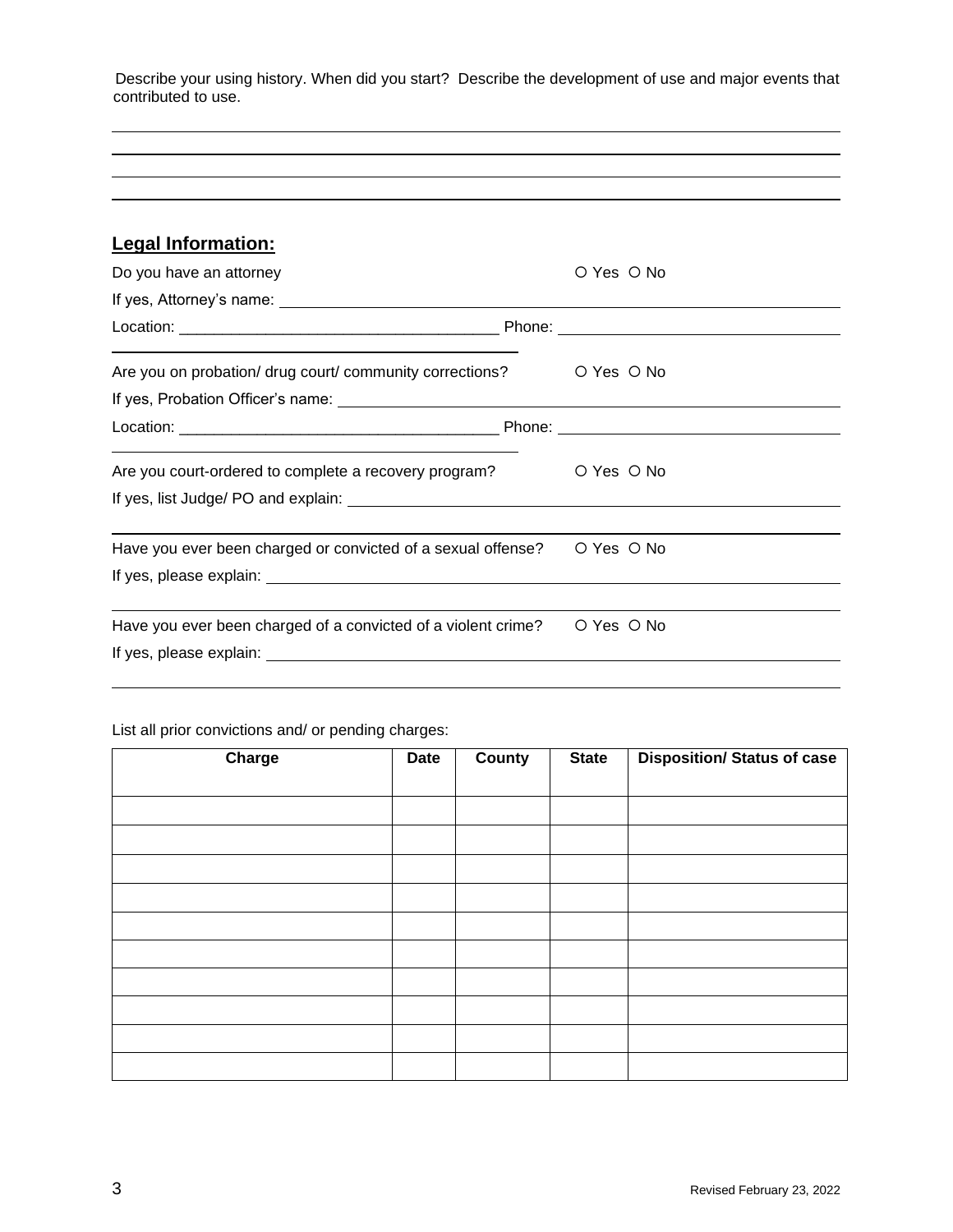## **Referring Agency:**

Were you referred to His Way?  $\circ$  Yes  $\circ$  No

If yes, by whom:  $\sqrt{2\pi}$  is the set of the set of the set of the set of the set of the set of the set of the set of the set of the set of the set of the set of the set of the set of the set of the set of the set of the s

## **Financial Information:**

**Huntsville Residential Program:** The entry fee is **\$800,** which covers the first 60 days of program fees as well as intake and case management fees. NOTE: \$400 of the entry fee is NON-REFUNDABLE.

**Atlanta Residential Program:** The entry fee is **\$1,250**, which covers the first 30 days of the program as well as intake and case management fees. NOTE: \$250 of the entry fee is NON-REFUNDABLE.

**Re-Discovery Program (non-residential):** The initial cost is **\$70** which covers the first session plus curriculum materials. The cost is **\$50** per session thereafter.

| Can you secure the funds to cover the entry fee?         | O Yes O No |  |
|----------------------------------------------------------|------------|--|
| Do you have a state-issued identification?               | O Yes O No |  |
| Are you court-ordered to pay child support?              | O Yes O No |  |
| Do you receive ongoing financial reimbursement for any   | O Yes O No |  |
| Reason (SSI, Disability, Medicaid, Trust Fund, etc.)     |            |  |
|                                                          |            |  |
| Are you currently employed?                              | O Yes O No |  |
|                                                          |            |  |
|                                                          |            |  |
|                                                          |            |  |
|                                                          |            |  |
|                                                          |            |  |
| Do you understand that obtaining full-time work while in | O Yes O No |  |
| the residential program at His Way is required?          |            |  |
|                                                          |            |  |
| <b>Educational Information:</b>                          |            |  |
| Did you graduate High School or obtain a G.E.D.?         | O Yes O No |  |
| If no, what was the last grade you completed?            |            |  |
| Did you graduate college?                                | O Yes O No |  |
|                                                          |            |  |
| Do you have any educational goals?                       | O Yes O No |  |
|                                                          |            |  |
|                                                          |            |  |
|                                                          |            |  |
|                                                          |            |  |
|                                                          |            |  |

\_\_\_\_\_\_\_\_\_\_\_\_\_\_\_\_\_\_\_\_\_\_\_\_\_\_\_\_\_\_\_\_\_\_\_\_\_\_\_\_\_\_\_\_\_\_\_\_\_\_\_\_\_\_\_\_\_\_\_\_\_\_\_\_\_\_\_\_\_\_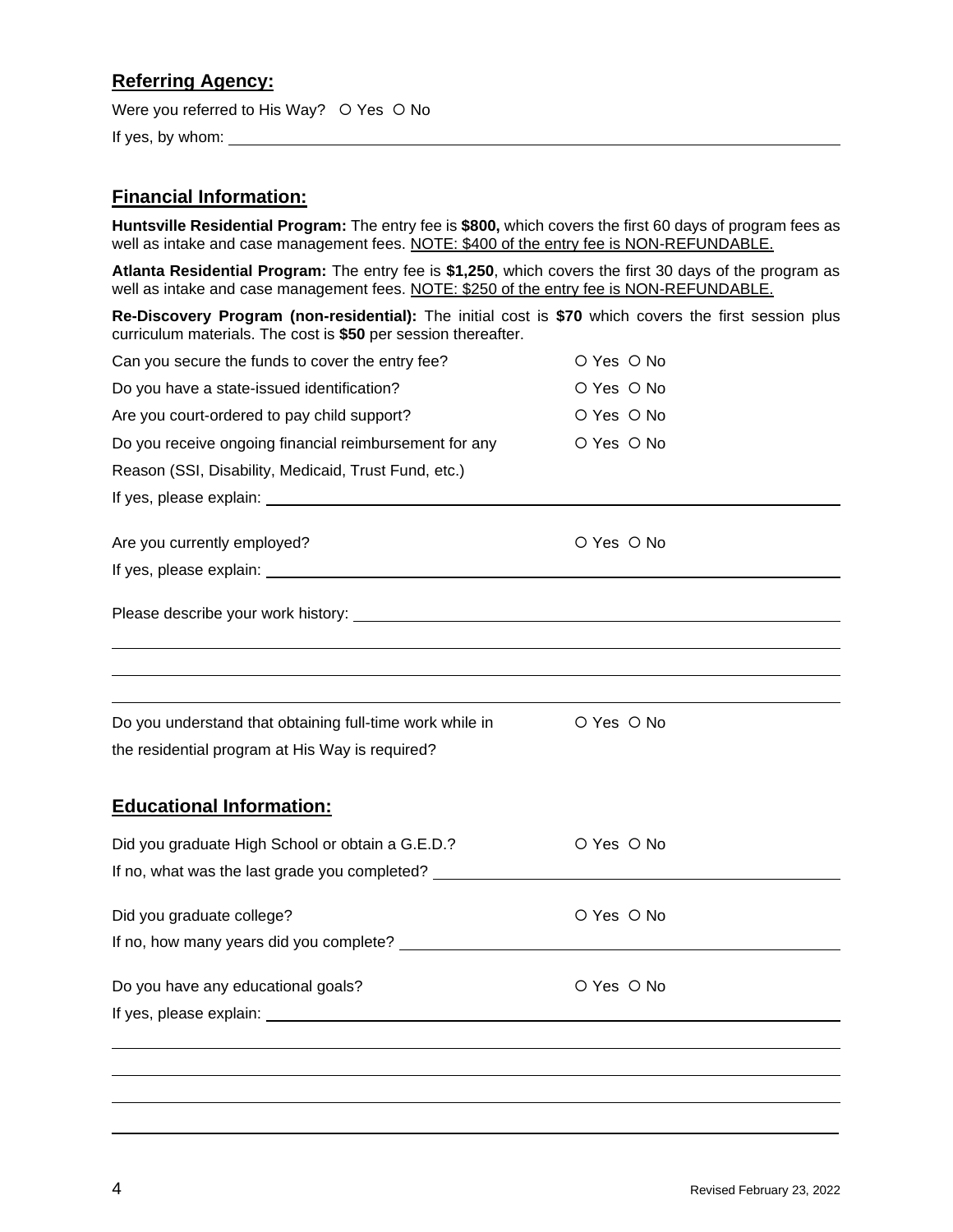## **Medical Information:**

His Way's policy strictly prohibits the use any type of prescription narcotic or psycho-active medications while a client in our residential program but may be allowed for clients in our non-resident program.

We are not a detox facility; however, His Way staff will determine, on a case-by-case basis, whether detoxification is required prior to program entry. Reference page 10 for detox center resources.

Tuberculosis testing is required prior to entry into the His Way residential program. To arrange testing, contact: Thrive (256-536-4700) or Community Free Clinic (256-533-2910). In addition, urgent healthcare facilities will provide testing for an average cost of \$30.

Once admitted, residents may request optional testing for: a complete metabolic panel, a hepatitis panel, RPR (syphilis), chlamydia, gonorrhea, HIV antibody.

The optional testing will be made available through a third-party service at the resident's expense. Residents are responsible for completing all requests for financial assistance to mitigate the amount billed.

Positive results on medical tests do not necessarily prohibit an applicant from entering the His Way program.

| Do you have any medical/ mental issues?                                                                                                                                                                                                                            | O Yes O No |  |  |  |  |  |
|--------------------------------------------------------------------------------------------------------------------------------------------------------------------------------------------------------------------------------------------------------------------|------------|--|--|--|--|--|
| If yes, check/list all that apply below:                                                                                                                                                                                                                           |            |  |  |  |  |  |
| $\Box$ High / Low blood pressure $\Box$ Mental Illness (Please Specify Diagnosis)<br>Kidney / Bladder □ Skin Sores<br>LΙ<br>Asthma / Breathing Troubles □ Diabetes<br>ப<br>Tuberculosis (TB) $\Box$ Epilepsy<br>□<br>Venereal Disease / STD's □ Migraine Headaches |            |  |  |  |  |  |
| Do you have any allergies?                                                                                                                                                                                                                                         | O Yes O No |  |  |  |  |  |
|                                                                                                                                                                                                                                                                    |            |  |  |  |  |  |
| Are you disabled or handicapped in any way?                                                                                                                                                                                                                        | O Yes O No |  |  |  |  |  |
|                                                                                                                                                                                                                                                                    |            |  |  |  |  |  |
| Have you ever been diagnosed with Bipolar Disorder?                                                                                                                                                                                                                | O Yes O No |  |  |  |  |  |
| Are you currently prescribed any medication by a doctor?                                                                                                                                                                                                           | O Yes O No |  |  |  |  |  |
| If yes, list all medications you are taking:                                                                                                                                                                                                                       |            |  |  |  |  |  |
| Do you have active health insurance?                                                                                                                                                                                                                               | O Yes O No |  |  |  |  |  |
| If yes, provide Insurance provider and policy #:                                                                                                                                                                                                                   |            |  |  |  |  |  |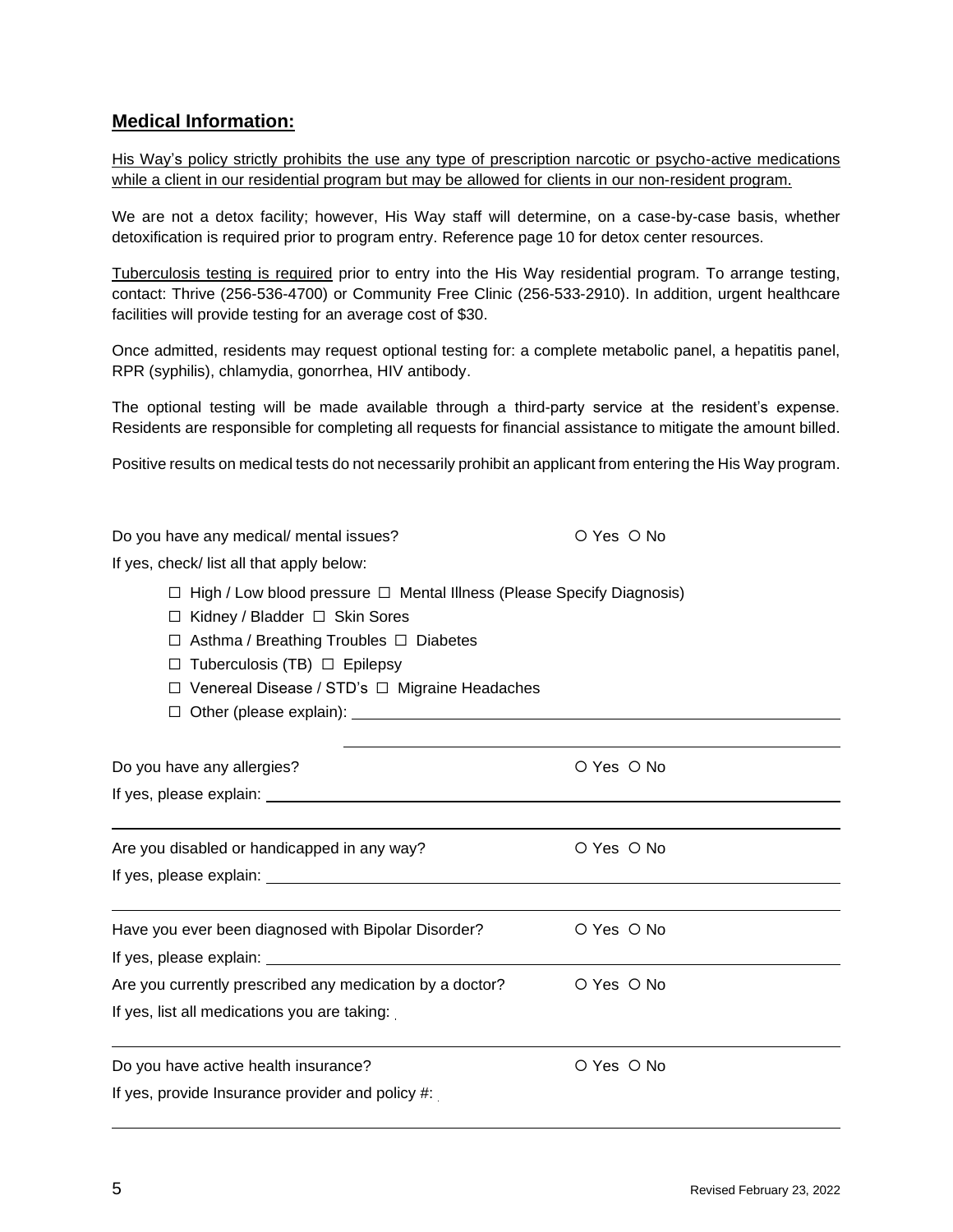## **Affirmation:**

I understand that His Way Christ-centered program and I affirm that my answers and information provided by me in this application are true and accurate. I understand that if I am accepted, any misinformation and/ or dishonest answer may be grounds for my dismissal.

Signature: \_\_\_\_\_\_\_\_\_\_\_\_\_\_\_\_\_\_\_\_\_\_\_\_\_\_\_\_\_\_\_\_\_\_\_\_\_\_\_\_\_\_\_\_\_\_\_\_\_\_\_\_\_ Date:

## **Waiver and Release from Liability**

I, \_\_\_\_\_\_\_\_\_\_\_\_\_\_\_\_\_\_\_\_\_\_\_\_\_\_\_\_\_\_\_\_\_; indemnify, hold harmless and forever discharge 'His Way, Inc.' and all its agents, employees, officers, directors, affiliates, successors, and assigns, of and from any and all claims, demands, debts, contracts, expenses, causes of action, lawsuits, damages and liabilities, of every kind and nature, whether known or unknown, in law or equity, that I have ever had or may have arising from or in any way related to my participation in any of the events conducted by, or on the premises of, or for the benefit of 'His Way, Inc.' provided that this waiver of liability does not apply to any acts of gross negligence, or intentional, willful or wanton misconduct.

I understand that the activities and functions in which I participate may be conducted, but do not have to be of a volunteer nature, or for the benefit of a 501 c (3) and/or dangerous and may cause serious grievous injuries, including bodily injury, damage to personal property and/or death. On behalf of myself, my heirs, assigns and next of kin, I waive all claims for damages, injuries and death sustained to me or my property that I may have against the aforementioned releases party to such activity.

By this waiver, I assume any risk, and take full responsibility and waive any claims of personal injury, death or damage to personal property associated with 'His Way, Inc.' including but not limited to any volunteer activities, community events or leagues, using the facility and its equipment, practicing or engaging in organizational functions and fundraisers or other related activities on and off the premises.

I also give consent for His Way staff and volunteers to contact my family members as necessary using the information provided within this application. I also give my consent for His Way staff to communicate with other staff members as necessary during my recovery.

This waiver and release contains the entire agreement between the parties, and supersedes any prior written or oral agreements between them concerning the subject matter this waiver and release. The provision of this waiver and release may be waived, amended or repealed, in whole or in part, only upon the prior written consent of all parties.

The provision of this waiver and release will continue in full force and effect even after the termination of the activities conducted by, on the premises of, or for the benefit of 'His Way, Inc.' whether by agreement, by operation of law, or otherwise.

I have read and understand and fully agree to the terms of this waiver and release. I understand and confirm that by signing this waiver and release I have given up considerable future legal rights. I have signed this agreement freely, under no duress or threat of duress, without inducement, promise or guarantee being communicated to me. My signature is proof of my intention to execute a complete and unconditional waiver and release of all liability to the full extent of the law. I am 19 years of age and am mentally competent to enter into this waiver.

| Printed Name: Name: Name: Name: Name: Name: Name: Name: Name: Name: Name: Name: Name: Name: Name: Name: Name: Name: Name: Name: Name: Name: Name: Name: Name: Name: Name: Name: Name: Name: Name: Name: Name: Name: Name: Name |                                                                                                                                                                                                                                |
|--------------------------------------------------------------------------------------------------------------------------------------------------------------------------------------------------------------------------------|--------------------------------------------------------------------------------------------------------------------------------------------------------------------------------------------------------------------------------|
|                                                                                                                                                                                                                                |                                                                                                                                                                                                                                |
|                                                                                                                                                                                                                                | Date: the contract of the contract of the contract of the contract of the contract of the contract of the contract of the contract of the contract of the contract of the contract of the contract of the contract of the cont |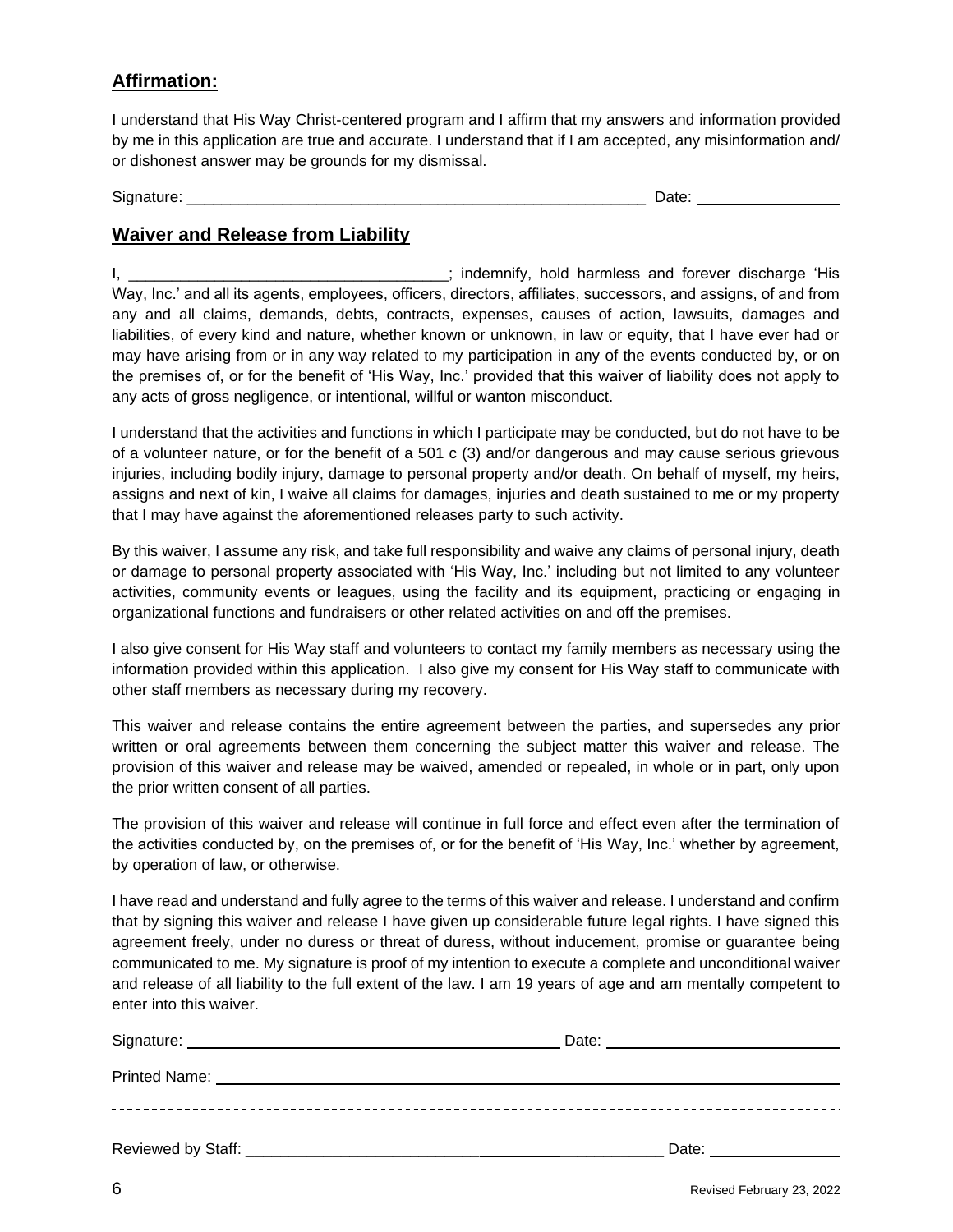#### **Fighting or threats of Violence**

Any fighting by clients, either on or off property, will be reason for immediate dismissal. This includes any work-related incidents, regardless of who the other individual is. Threats of violence of any kind, whether between clients or someone outside of the program is also grounds for immediate expulsion from the program. There is no leeway with violence here at 'His Way'.

#### **Theft**

Any client who is caught stealing on the premises or in the community will be dismissed immediately. Any client found going through other client's belongings without authorization will also be dismissed.

#### **Sex**

No sex of any kind will be allowed at His Way. Regardless of whether a client is married or not, no sexual relations are permitted on property.

#### **Alcohol/Drugs**

\_\_\_\_\_\_\_ Any use or possession of drugs or alcohol will be grounds for immediate dismissal from the program. There are no alcohol or drugs, prescribed or not, allowed at 'His Way'. Any drugs found will be confiscated and the authorities will be notified. Any alcohol usage **on or off property** will also be grounds for immediate expulsion.

#### **Vehicles**

Any unauthorized use of 'His Way' vehicles will be grounds for dismissal from the program. For residential clients, no vehicles at all will be allowed on property unless specifically authorized by the appropriate His Way staff.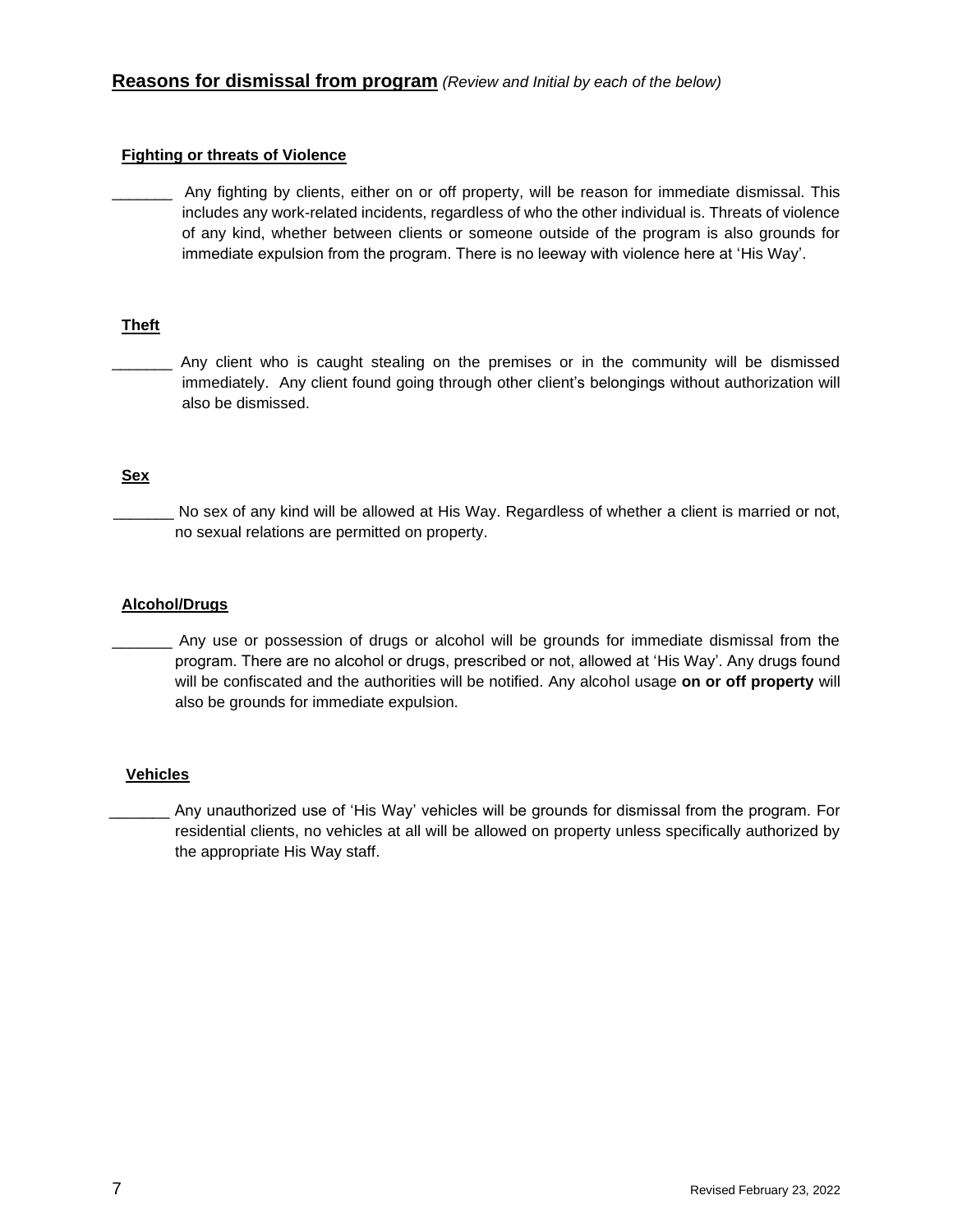#### **Call Weekly**

Potential clients are required to call weekly to check in with the Case Manager, 256-859-7377 or email info@hiswayinc.org. This process ensures that the potential client will remain active on our waiting list.

#### **After 10 days of not checking in**

After 10 days of failing to check in, the potential client will forfeit his position on the list and will be moved to the bottom of the waiting list. No notice will be provided prior to or after being moved.

#### **After 20 days of not checking in**

\_\_\_\_\_\_\_ After 20 days of failing to check in, the potential client will be removed from our waiting list. No notice will be provided prior to or after removal.

**When the potential client is contacted about an available opening, there will be seven days in which he must enter the program. Failure to do so will result in being moved to the bottom of our waiting list. (Date and time of entry is to be set up through the case manager)** 

**Note: Those who are incarcerated will have the same seven days from the date the order is signed by the judge.**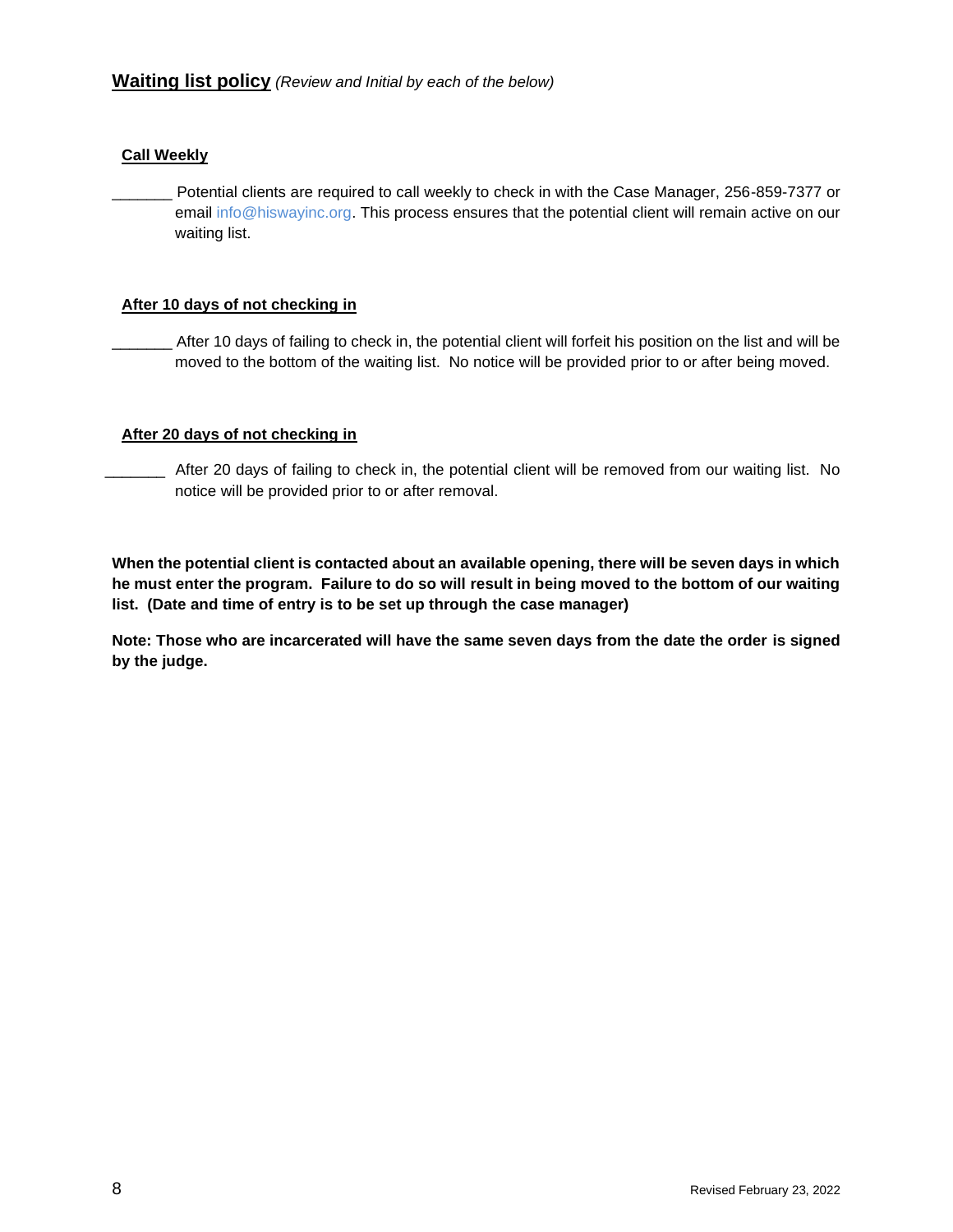## **Admission Requirements**

## **Criteria**

The residential program is 9-months. Below are the criteria for admission to the program:

- Must be 19 years or older
- Complete the entry application
- Must complete an interview with His Way staff
- Must not need medical detoxification
- Primary substance use or substance related problem
- Must be mentally stable, not taking mood-altering/anti-depressive or psychotropic medications (If previously on psychotropic medication must bring a signed letter from the prescribing physician that it is safe to come off the medication and that the potential resident is stable)
- Must enter the program voluntarily with a commitment to discover a lifestyle free from addiction
- Must be willing to submit to periodic drug and alcohol screening
- Must be willing to follow rules as stated in the His Way Resident Handbook
- Must take personal ownership of his own actions
- Addiction Severity Index administered upon admission

## **Process**

The following procedure must be followed for admission to His Way Recovery Center:

- Complete the application and return it to His Way
- A member of His Way staff will contact the potential resident to set up an interview
- If accepted into the program, the potential resident will be added to the waiting list
- While on the waiting list the potential resident must:
	- $\circ$  Detox, if required (refer to application about medical detox)
- Contact His Way's Case Manager:
	- o **weekly**, to let them know how you are doing as you wait.
	- o After **10 days** of not checking in, you will be moved to the bottom of the list.
	- o After **20 days** of failing to check in with the Case Manager, you will be removed from the waiting list.
- You are welcome to contact His Way by calling the office at 256-859-7377. Please leave a message if no one answers. You may also e-mail [info@hiswayinc.org](mailto:info@hiswayinc.org) or write to us at His Way, 582 Shields Road, Huntsville, AL, 35811.
- Attend church, outpatient meetings, and/or recovery meetings agreed upon at the time of the interview. Time waiting should also be time spent seeking recovery.
- When the potential resident is contacted about an available opening, there will be seven days in which he must enter the program. Failure to do so will result in being moved to the bottom of our waiting list. (Date and time entry are to be set up through the His Way case manager.) Note: Those who are incarcerated will have the same seven days from the date the order is signed by the judge.

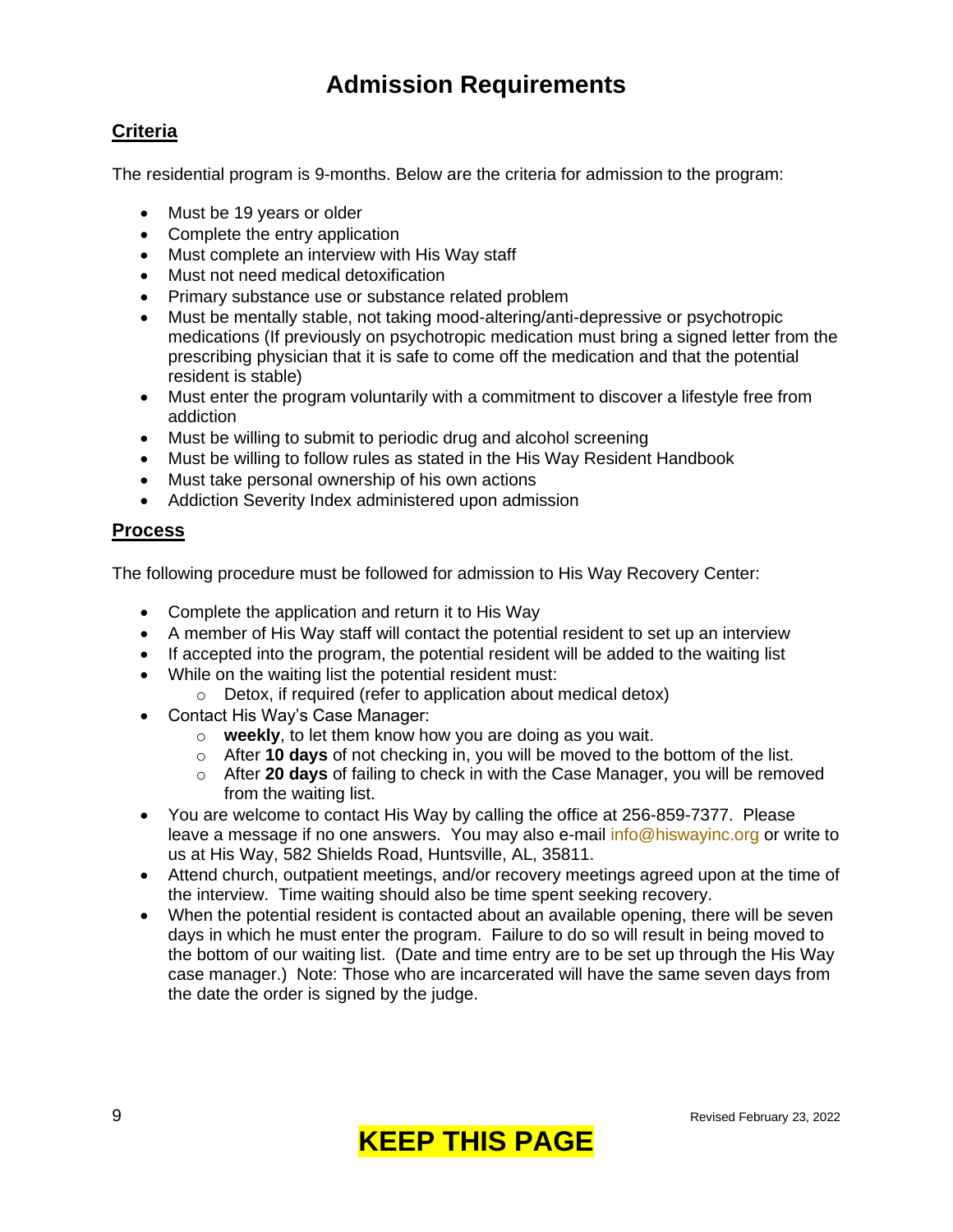## **Medical requirements**

His Way's policy strictly prohibits the use any type of prescription narcotic or psycho-active medications while a client in our nine-month residential program but may be allowed for clients in our non-residential program. In either case, all prescriptions and medications must be approved by His Way staff.

Tuberculosis testing is required prior to entry into the His Way residential program. To arrange testing, contact: Thrive (256-536-4700) or Community Free Clinic (256-533-2910). In addition, urgent healthcare facilities will provide testing for an average cost of \$30.

Once admitted, residents may request optional testing for: a complete metabolic panel, a hepatitis panel, RPR (syphilis), chlamydia, gonorrhea, HIV antibody.

The optional testing will be made available through a third-party service at the resident's expense. Residents are responsible for completing all requests for financial assistance to mitigate the amount billed.

Positive results on medical tests do not necessarily prohibit an applicant from entering the His Way program.

We are not a detox facility; however, His Way staff will determine, on a case-by-case basis, whether the detoxification is required prior to program entry. A list of possible detox facilities is provided below:

- The Journey: 256-354-1121
- Bradford Health Services: 256-760-0200
- Decatur Morgan Hospital: 256-973-6710
- New Vision:256-543-5467
- Gadsden Treatment Center: 256 549-0807
- Family Life Center: 256-464-2270
- Pearson Hall: 205-925-6552
- UAB: 205-917-3784

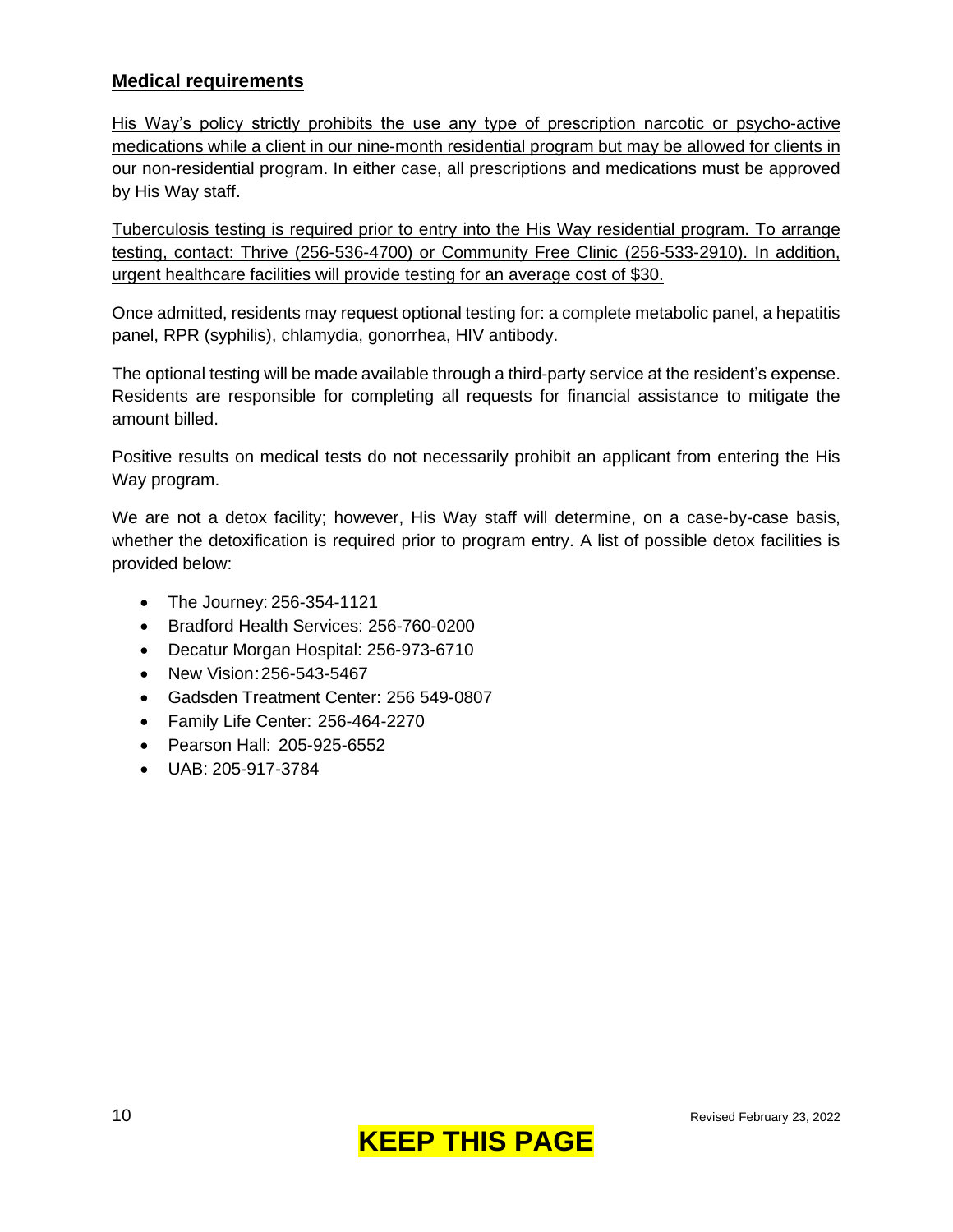## • **Huntsville Re-Discovery Program:**

o Re-Discovery is our non-residential program which can offer encouragement and support while on the waiting list. The initial cost is \$70 which covers the first week plus curriculum materials. The cost is \$50 per week thereafter.

## • **Huntsville Residential Program:**

- $\overline{\circ}$  The initial entry fee of \$800 is due upon admission (\$400 is non-refundable). This covers the first two month's program and case management fees.
- o After the first 60 days weekly program fees of \$250.00 for room and board are due every Friday for the upcoming week.
- o After the first 60 days each resident is required to secure and maintain employment and will pay the expenses out of his income
- $\circ$  No program privileges such as passes or visitation will be allowed until one's account is up to date.
- o Failure to pay fees can lead to dismissal from the program.

#### • **Atlanta Residential Program:**

- $\circ$  The initial entry fee of \$1,250 is due upon admission (\$250 is non-refundable). This covers the first month's program and case management fees.
- $\circ$  After the first 30 days weekly program fees of \$220.00 for room and board are due every Friday for the upcoming week.
- $\circ$  After the first 30 days each resident is required to secure and maintain employment and will pay the expenses out of his income
- o No program privileges such as passes or visitation will be allowed until one's account is up to date.
- o Failure to pay fees can lead to dismissal from the program.